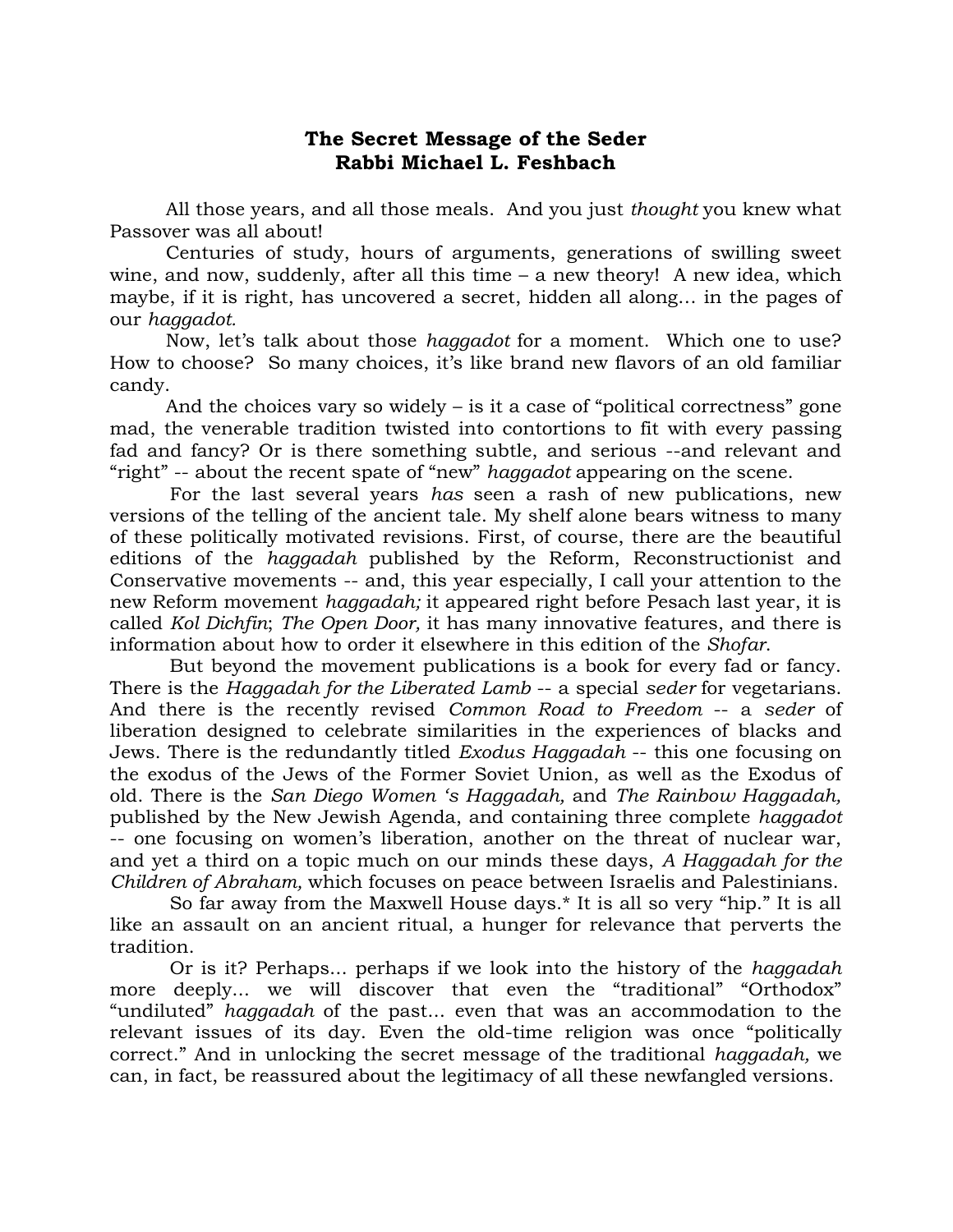At the center of the traditional *haggadah,* before the meal and beyond the parsley, is a midrash. What is a midrash? It is a story about a story in the Bible. Or, better: it is an interpretation, a retelling of the tale, a giving of an answer to which, Jeopardy-like, we need to know the question. It is a way of making an ancient text speak to us, and our issues, today.

The midrash at the center of the *haggadah* begins with a familiar line. "My father was a wandering Aramean." We read it every year. It is the beginning of the sacred national myth, the "four score and seven years ago" typology of history recited by the ancient Israelite farmer. It comes from the book of Deuteronomy, and was originally associated with the first fruits ceremony of Shavuot. And it seems to refer back to one particular story in Genesis, the journey of Abraham.

We read it every year -- and we understand it less often than that. But knowing how it came to be part of the story of Passover rather than Shavuot is the key to unlocking the original meaning of the *haggadah.*

*'Arami 'oveid 'avi.* My father was a wandering Aramean." That is what the text of Deuteronomy says. But. In the retelling in the *haggadah,* after quoting this verse, the tradition reinterprets the line.., by using different vowels with the same letters (a perfectly legitimate hermeneutical maneuver, since the text of the Torah appears without vowels).

 And the result is startling. *"'Arami 'oveid 'avi"* becomes *"'Arami 'ibeid 'avi;"* not "my father was a wandering Aramean," but, "an Aramean (Laban?) sought *to destroy* my father (Jacob)," thus *now* seeing this Biblical verse from Deuteronomy as a reference back to a *different* story in Genesis. It tells a tale not of Abraham, but of Jacob.

 The midrash in the traditional *haggadah* continues, retelling the tale, verse by verse, citing the Biblical verses but then adding a phrase to each of them, changing the passage from a sacred history to... something else. The text from Deuteronomy is presented... along with *(italicized)* interpretive comments that frame its meaning in a new way:

"He went down to Egypt" *compelled by the Divine command.*

"He sojourned there" *implies that he did not come dowtz to settle in Egypt, but only to reside there temporarily.*

The essence of the story, then, is cast as that of a community oppressed, forced to reside in Egypt... almost as their only chance at survival.., and hoping one day to return. It is a story of a community attempting to justify its own residence... outside the land of Israel.

Can we be more specific yet? Can we see still more clearly the hand of history in the pages of the *haggadah?* According to one of my teachers, Rabbi Lawrence Hoffman, the answer is: perhaps. For perhaps the writers who changed the vowels in *one* Hebrew word, subtly – secretly -- meant us to do the same with another.